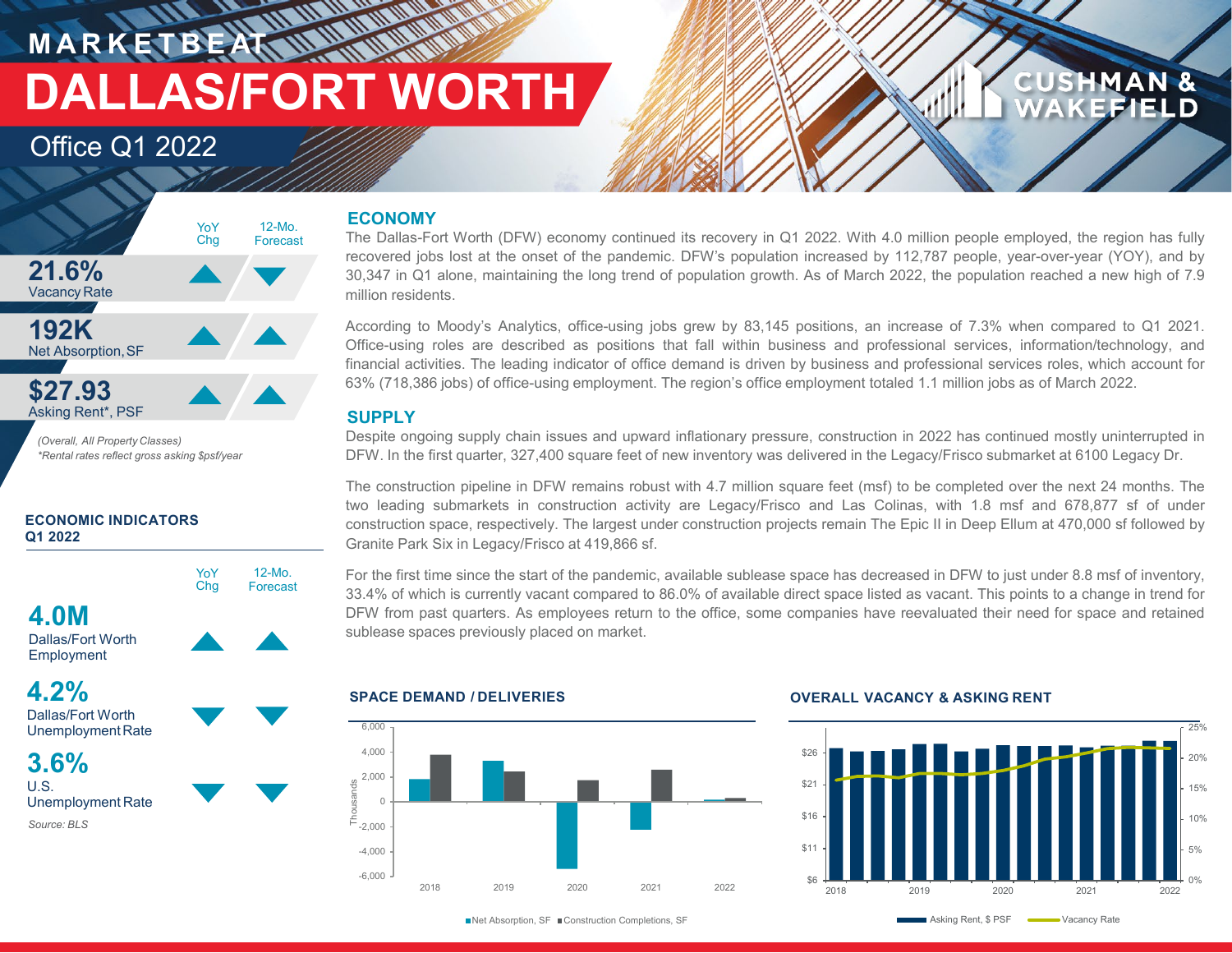**MARKETBEAT THE UNIVERSITY** 

# **DALLAS/FORT WORTH**

### Office Q1 2022

### **DEMAND**

For the second consecutive quarter, the DFW office market saw occupancy grow, absorbing 192,028 square feet (sf) in the first quarter of 2022. Increased leasing activity at the end of the quarter drove this number, as the pace of companies moving into space surpassed the pace at which leases were expiring. Demand for Class A product continues to drive the market, with nearly 2.2 msf of leases transacted in the first quarter, or 72.9% of all leases signed.

The two leading submarkets in overall leasing activity were Las Colinas and Legacy/Frisco with 834,638 sf and 382,266 sf, respectively, of leases signed in the first quarter.

Class A occupancy grew by 236,296 sf in the first quarter while Class B and C spaces saw a net change of -44,268 sf of absorption. It is important to note that Class A space makes up 60.0% of all inventory in DFW, while Class B makes up just 36.8%. The largest move-ins recorded in the quarter were UT Southwestern Medical (181,424 sf) in West Love Field, Frontier Communication (96,903 sf) in Uptown, and Caterpillar (82,651 sf) in Las Colinas.

Overall vacancy rates in DFW decreased 10-basis points from the previous quarter, down to 21.6%. Class A and B spaces both had an overall vacancy of 21.8%, while Class C saw its vacancy at 15.4% for the quarter. The Dallas submarkets with the lowest overall vacancy rates include Preston Center (13%), Lewisville/Carrollton (16.6%) and East Dallas (18.2%).

### **PRICING**

Rising labor and energy costs contributed to an overall increase in operating expenses, pushing annual full-service asking rates in DFW to \$27.93 per square foot (psf), a YOY increase of 3.8%. Rents in Uptown and the Arts District saw the highest rental rates in the market at \$49.83 and \$44.30, respectively.

As expected, Class A registered the highest average asking rate, rising to \$32.94 psf, while Class B and Class C reported rates of \$20.46 and \$17.68, respectively.

### **Outlook**

- Q1 2022 marked a continuation of DFW's recovery. The long-term outlook for the region remains very positive, especially compared to other large U.S. metro areas.
- There will be a continued flight to quality in new Class A properties as companies look to attract employees back into the office leading to a further divergence of rental rates for Class A and B space.
- Corporate relocations and expansions will drive demand in the office sector.
- As the rate of employees returning to the office increases, available sublease space should decline throughout 2022 as companies reevaluate their space requirements.

### **NEW SUPPLY**



**CUSHMAN &** 





### **ASKING RENT COMPARISON**

\$ PSF

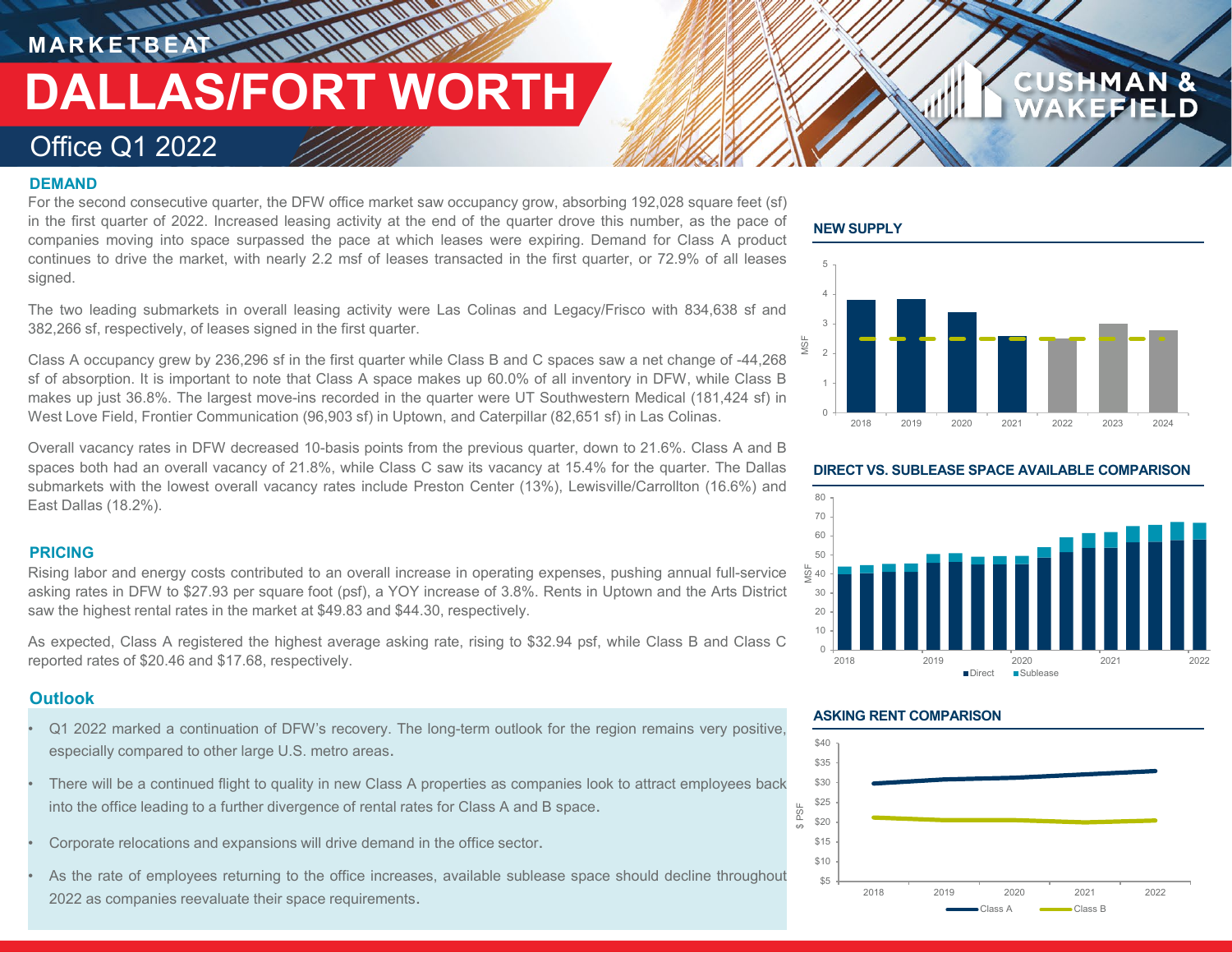# **MARKETBEAT AT AT AT ALL DALLAS/FORT WORTH**

# CUSHMAN &<br>WAKEFIELD

### Office Q1 2022

### **MARKET STATISTICS**

| <b>SUBMARKET</b>            | <b>INVENTORY</b><br>(SF) | <b>SUBLET</b><br><b>VACANT</b><br>(SF) | <b>DIRECT</b><br><b>VACANT (SF)</b> | <b>OVERALL</b><br><b>VACANCY RATE</b> | <b>CURRENT QTR</b><br><b>OVERALL NET</b><br><b>ABSORPTION</b> | <b>YTD OVERALL</b><br><b>ABSORPTION (SF)</b> | <b>YTD LEASING</b><br><b>ACTIVITY (SF)</b> | <b>UNDER CNSTR</b><br>(SF) | <b>OVERALL AVG</b><br><b>ASKING RENT</b><br>(ALL CLASSES)* | <b>OVERALL AVG</b><br><b>ASKING RENT</b><br>(CLASS A)* |
|-----------------------------|--------------------------|----------------------------------------|-------------------------------------|---------------------------------------|---------------------------------------------------------------|----------------------------------------------|--------------------------------------------|----------------------------|------------------------------------------------------------|--------------------------------------------------------|
| CBD Core                    | 19,975,253               | 172,791                                | 6,190,207                           | 31.9%                                 | $-90,987$                                                     | $-90,987$                                    | 228,572                                    | $\circlearrowright$        | \$24.61                                                    | \$25.30                                                |
| <b>Arts District</b>        | 6,601,774                | 279,308                                | 1,158,897                           | 21.8%                                 | 46,031                                                        | 46,031                                       | $\circ$                                    | $\circ$                    | \$44.30                                                    | \$44.30                                                |
| West End                    | 1,677,991                | 4,000                                  | 518,474                             | 31.1%                                 | $-6,541$                                                      | $-6,541$                                     | $\circ$                                    | $\circ$                    | \$31.81                                                    | \$42.74                                                |
| <b>DALLAS CBD TOTAL</b>     | 28,255,018               | 456,099                                | 7,867,578                           | 29.5%                                 | $-51,497$                                                     | $-51,497$                                    | 228,572                                    | $\mathbf{0}$               | \$28.41                                                    | \$29.60                                                |
| North Central Expressway    | 10,833,267               | 109,847                                | 1,986,841                           | 19.4%                                 | 62,715                                                        | 62,715                                       | 73,422                                     | 30,000                     | \$33.69                                                    | \$36.60                                                |
| <b>Preston Center</b>       | 4,114,825                | 11,538                                 | 522,809                             | 13.0%                                 | $-29,046$                                                     | $-29,046$                                    | 38,257                                     | 318,632                    | \$42.87                                                    | \$46.86                                                |
| West Love Field             | 10,377,549               | 24,783                                 | 2,132,814                           | 20.8%                                 | 16,049                                                        | 16,049                                       | 37,966                                     | $\Omega$                   | \$16.85                                                    | \$18.53                                                |
| <b>LBJ</b> Freeway          | 22,969,085               | 378,766                                | 4,887,646                           | 22.9%                                 | 110,831                                                       | 110,831                                      | 220,281                                    | $\Omega$                   | \$23.03                                                    | \$28.59                                                |
| Las Colinas                 | 35,287,677               | 310,740                                | 6,797,305                           | 20.1%                                 | 90,533                                                        | 90,533                                       | 834,638                                    | 678,877                    | \$25.52                                                    | \$30.16                                                |
| Far North Dallas            | 17,691,559               | 303,580                                | 3,880,751                           | 23.7%                                 | 2,261                                                         | 2,261                                        | 170,134                                    | $\circledcirc$             | \$25.43                                                    | \$30.61                                                |
| Richardson/Plano            | 25,710,357               | 117,216                                | 4,834,529                           | 19.3%                                 | 31,581                                                        | 31,581                                       | 265,118                                    | 475,405                    | \$22.21                                                    | \$26.37                                                |
| Mid Cities                  | 11,826,458               | 60,699                                 | 3,095,200                           | 26.7%                                 | $-154,067$                                                    | $-154,067$                                   | 56,158                                     | $\circ$                    | \$22.61                                                    | \$27.10                                                |
| Lewisville/Carrollton       | 4,366,646                | $\circ$                                | 726,129                             | 16.6%                                 | $-12,571$                                                     | $-12,571$                                    | 134,398                                    | $\Omega$                   | \$20.56                                                    | N/A                                                    |
| Southwest Dallas            | 1,858,530                | $\bigcirc$                             | 411,586                             | 22.1%                                 | $-15,207$                                                     | $-15,207$                                    | 1,000                                      | $\Omega$                   | \$23.92                                                    | \$25.57                                                |
| Legacy/Frisco               | 29,376,008               | 647,949                                | 5,853,194                           | 22.1%                                 | 23,455                                                        | 23,455                                       | 382,266                                    | 1,765,079                  | \$35.71                                                    | \$39.97                                                |
| Southlake/Westlake          | 4,939,607                | 154,136                                | 1,220,881                           | 27.8%                                 | 3,160                                                         | 3,160                                        | 40,718                                     | 143,500                    | \$30.26                                                    | \$31.79                                                |
| East Dallas                 | 3,173,481                | $\circ$                                | 576,950                             | 18.2%                                 | $-24,299$                                                     | $-24,299$                                    | 124,208                                    | 470,000                    | \$25.09                                                    | \$58.00                                                |
| Uptown/Turtle Creek         | 14,456,197               | 147,387                                | 2,823,852                           | 20.6%                                 | 126,903                                                       | 126,903                                      | 341,410                                    | 495,000                    | \$49.83                                                    | \$54.15                                                |
| <b>DALLAS SUBURBS TOTAL</b> | 196,981,246              | 2,266,641                              | 39,750,487                          | 21.3%                                 | 232,298                                                       | 232,298                                      | 2,719,974                                  | 4,376,493                  | \$28.10                                                    | \$34.19                                                |
| <b>DALLAS TOTAL</b>         | 225,236,264              | 2,722,740                              | 47,618,065                          | 22.4%                                 | 180,801                                                       | 180,801                                      | 2,948,546                                  | 4,376,493                  | \$28.16                                                    | \$33.11                                                |
| Fort Worth CBD              | 7,834,738                | 54,985                                 | 1,363,232                           | 18.1%                                 | $-49,347$                                                     | $-49,347$                                    | 17,609                                     | $\circ$                    | \$24.97                                                    | \$27.89                                                |
| East Fort Worth             | 2,343,561                | 56,557                                 | 122,335                             | 7.6%                                  | $-8,532$                                                      | $-8,532$                                     | 5,328                                      | $\bigcap$                  | \$13.98                                                    | N/A                                                    |
| North Fort Worth            | 1,944,574                | $\circlearrowright$                    | 100,213                             | 5.2%                                  | $-3,704$                                                      | $-3,704$                                     | $\circ$                                    | 182,000                    | \$20.96                                                    | \$23.29                                                |
| South Fort Worth            | 2,731,339                | 48,802                                 | 289,714                             | 12.4%                                 | 27,831                                                        | 27,831                                       | 8,454                                      | 48,594                     | \$20.10                                                    | \$26.00                                                |
| West Fort Worth             | 4,579,036                | 40,591                                 | 509,187                             | 12.0%                                 | 44,979                                                        | 44,979                                       | 77,387                                     | 129,400                    | \$23.75                                                    | \$26.51                                                |
| <b>FW SUBURBS TOTAL</b>     | 11,598,510               | 145,950                                | 1,021,449                           | 10.1%                                 | 60,574                                                        | 60,574                                       | 91,169                                     | 359,994                    | \$21.29                                                    | \$25.80                                                |
| <b>FORT WORTH TOTAL</b>     | 19,433,248               | 200,935                                | 2,384,681                           | 13.3%                                 | 11,227                                                        | 11,227                                       | 108,778                                    | 359,994                    | \$23.35                                                    | \$27.49                                                |
| <b>DFW TOTAL</b>            | 244,669,512              | 2,923,675                              | 50,002,746                          | 21.6%                                 | 192,028                                                       | 192,028                                      | 3,057,324                                  | 4,736,487                  | \$27.93                                                    | \$32.94                                                |

*\*Rental rates reflect gross asking \$psf/year; YTD Leasing Activity Includes Renewals*

### **KEY LEASE TRANSACTIONS Q1 2022**

| <b>PROPERTY</b>    | <b>SUBMARKET</b>      | <b>TENANT</b>      |         | <b>TYPE</b> |
|--------------------|-----------------------|--------------------|---------|-------------|
| 1945 Lakepointe Dr | Lewisville/Carrollton | Teladoc            | 111.099 | Renewal     |
| 2700 Commerce St   | East Dallas           | The Richards Group | 101,000 | New Lease   |
| 2999 Olympus Blvd  | Freeport              | AMN Healthcare     | 92,000  | New Lease   |

### **KEY SALES TRANSACTIONS Q1 2022**

| <b>PROPERTY</b>             | <b>SUBMARKET</b>     | <b>SELLER/BUYER</b>                                         | <b>SF</b> |
|-----------------------------|----------------------|-------------------------------------------------------------|-----------|
| <b>Bryan Tower</b>          | CBD Core             | Spire Property Group / Woods Capital                        | 1,124,021 |
| <b>Trammell Crow Center</b> | <b>Arts District</b> | JP Morgan Asset Mgmt / Regent Properties                    | 1,159,927 |
| The Point at Las Colinas    | Office Center        | Fortis Property Group / The Point at Las Colinas Properties | 403,429   |